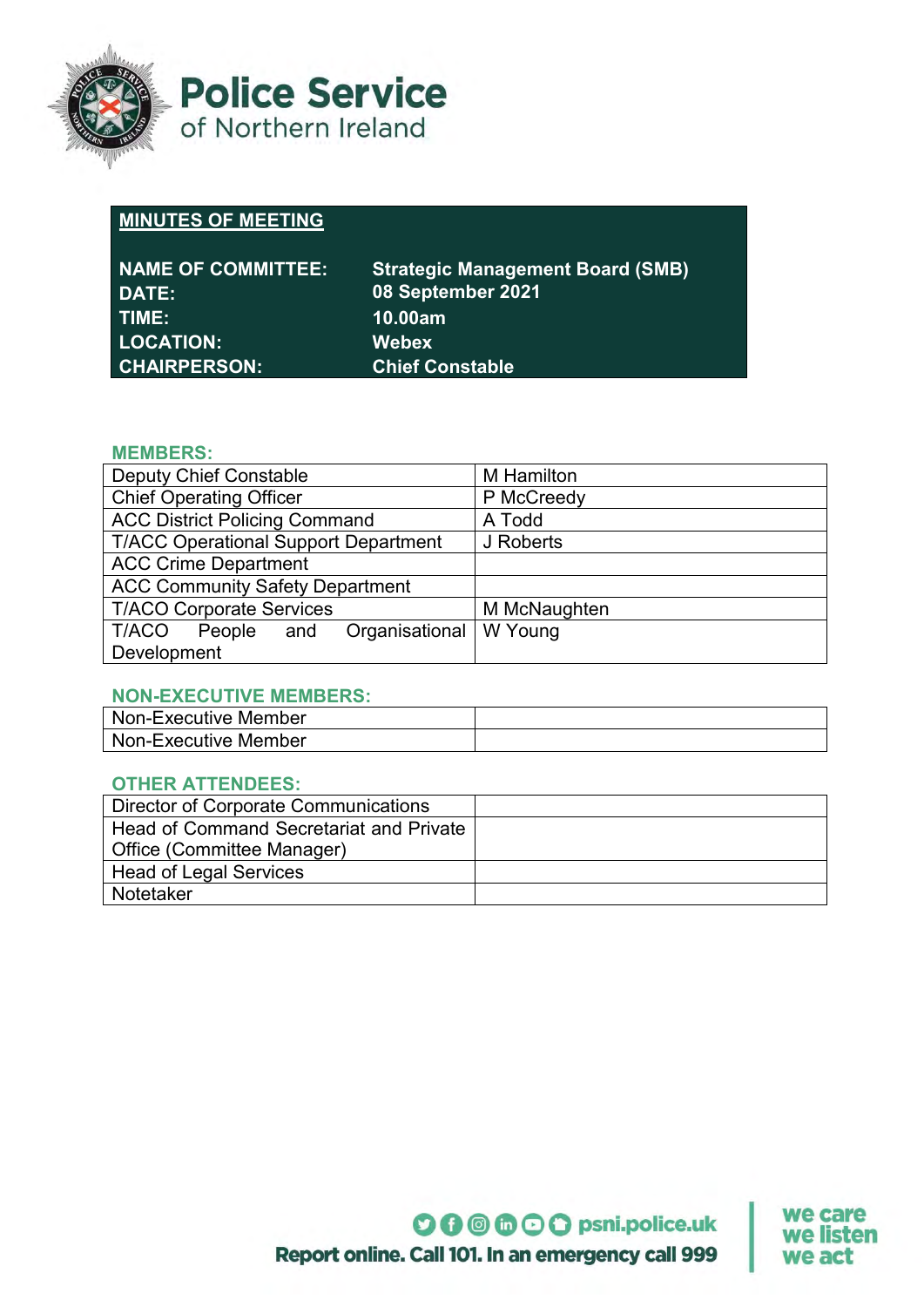## **ACTIONS assigned by the Chair are highlighted in blue text.**

| <b>Item No</b> |                                                                                                                                                                                                                                                                                                                                                          |
|----------------|----------------------------------------------------------------------------------------------------------------------------------------------------------------------------------------------------------------------------------------------------------------------------------------------------------------------------------------------------------|
| 1.0            | 124/21 Welcome and Apologies                                                                                                                                                                                                                                                                                                                             |
|                | Apologies noted from T/ACC Community Safety Department and ACC<br><b>Crime Department.</b>                                                                                                                                                                                                                                                               |
| 2.0            | 125/21 Declaration of Conflict of Interest                                                                                                                                                                                                                                                                                                               |
|                | The Chief Constable stated that as per decision taken at Service<br>Executive Board on 18 January 2017, in line with good corporate<br>governance practice as set out by the NI Audit Office, members and any<br>persons in attendance were to declare any conflict of interest with any<br>items on the agenda, which would be recorded in the minutes. |
|                | No Declarations of Conflict of Interest were raised.                                                                                                                                                                                                                                                                                                     |
| 3.0            | 126/21 Minutes of Previous meetings                                                                                                                                                                                                                                                                                                                      |
|                | The minutes from the meeting on 11 August 2021 were approved.                                                                                                                                                                                                                                                                                            |
| 4.0            | 127/21 Actions Arising from previous meetings                                                                                                                                                                                                                                                                                                            |
|                | The Committee Manager updated members on the progress of the<br>actions. Members agreed on actions to close including Action 21~45.                                                                                                                                                                                                                      |
| 5.0            | 128/21 Highlight Reports for Governance Boards                                                                                                                                                                                                                                                                                                           |
|                | The Deputy Chief Constable referred to the summary provided from the<br>most recent Service Performance Board which was previously<br>circulated.                                                                                                                                                                                                        |
|                | The update report was noted.                                                                                                                                                                                                                                                                                                                             |
| 6.0            | 129/21 Corporate Risk Register                                                                                                                                                                                                                                                                                                                           |
|                | The T/ACO Corporate Services briefed members on the report<br>highlights. Members discussed each risk in turn.                                                                                                                                                                                                                                           |
|                | Future Funding (Beyond 2021/2022)                                                                                                                                                                                                                                                                                                                        |
|                | Members discussed that considerable uncertainty remains around future<br>funding for public services.                                                                                                                                                                                                                                                    |
|                |                                                                                                                                                                                                                                                                                                                                                          |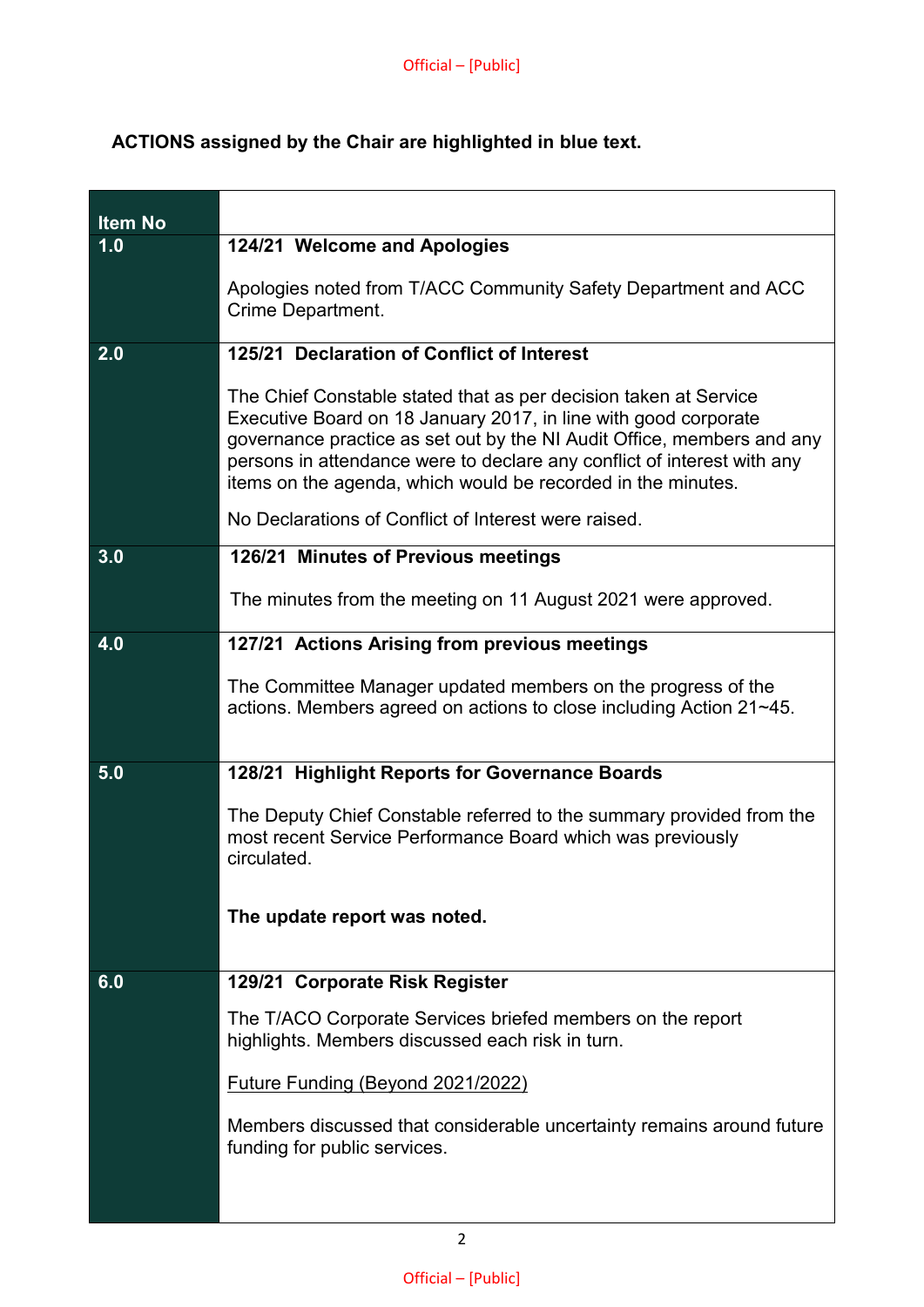|     | <b>Mandatory Training</b>                                                                                                                                                                                                                                                                                                                                                                                                                                                                      |
|-----|------------------------------------------------------------------------------------------------------------------------------------------------------------------------------------------------------------------------------------------------------------------------------------------------------------------------------------------------------------------------------------------------------------------------------------------------------------------------------------------------|
|     | Members noted that a paper on Mandatory Training is expected for<br>October SMB and Mandatory Training risk will also form an agenda item<br>on ARAC in September.                                                                                                                                                                                                                                                                                                                             |
|     | <b>Legacy Discovery and Disclosure</b>                                                                                                                                                                                                                                                                                                                                                                                                                                                         |
|     | Members noted the Legacy Discovery and Disclosure Risk.                                                                                                                                                                                                                                                                                                                                                                                                                                        |
|     | <b>Terrorist Attack</b>                                                                                                                                                                                                                                                                                                                                                                                                                                                                        |
|     | Members noted the Terrorist Attack risk.                                                                                                                                                                                                                                                                                                                                                                                                                                                       |
|     | <b>Records Management</b>                                                                                                                                                                                                                                                                                                                                                                                                                                                                      |
|     | T/ACC Operational Support Department proposed that consideration be<br>given to elevating the risk of FOI and Data Protection to the Corporate<br>Risk Register.                                                                                                                                                                                                                                                                                                                               |
|     | <b>Crime Recording</b>                                                                                                                                                                                                                                                                                                                                                                                                                                                                         |
|     | Members noted the Crime Recording risk.                                                                                                                                                                                                                                                                                                                                                                                                                                                        |
|     | <b>Action:</b>                                                                                                                                                                                                                                                                                                                                                                                                                                                                                 |
|     | T/ACC Operational Support Department to provide a brief to T/ACO<br><b>Corporate Services on the FOI and Data Protection risk to enable</b><br>consideration of escalating the departmental risk to Corporate level<br>- T/ACC Operational Support Department.                                                                                                                                                                                                                                 |
| 7.0 | 130/21 Overview Report                                                                                                                                                                                                                                                                                                                                                                                                                                                                         |
|     | The T/ACO Corporate Services updated members on the highlights from<br>the Overview Report. Members noted the progress in the number of<br>current recommendations. Members discussed the difficulties in<br>compiling benefits realisation. Chief Operating Officer reiterated that<br>South Armagh recommendations would not be added to Overview but<br>managed at District level with oversight by the Deputy Chief Constable<br>and updates provided to the Service Transformation Board. |
|     | Members noted the report.                                                                                                                                                                                                                                                                                                                                                                                                                                                                      |
|     |                                                                                                                                                                                                                                                                                                                                                                                                                                                                                                |
|     |                                                                                                                                                                                                                                                                                                                                                                                                                                                                                                |
|     |                                                                                                                                                                                                                                                                                                                                                                                                                                                                                                |
|     |                                                                                                                                                                                                                                                                                                                                                                                                                                                                                                |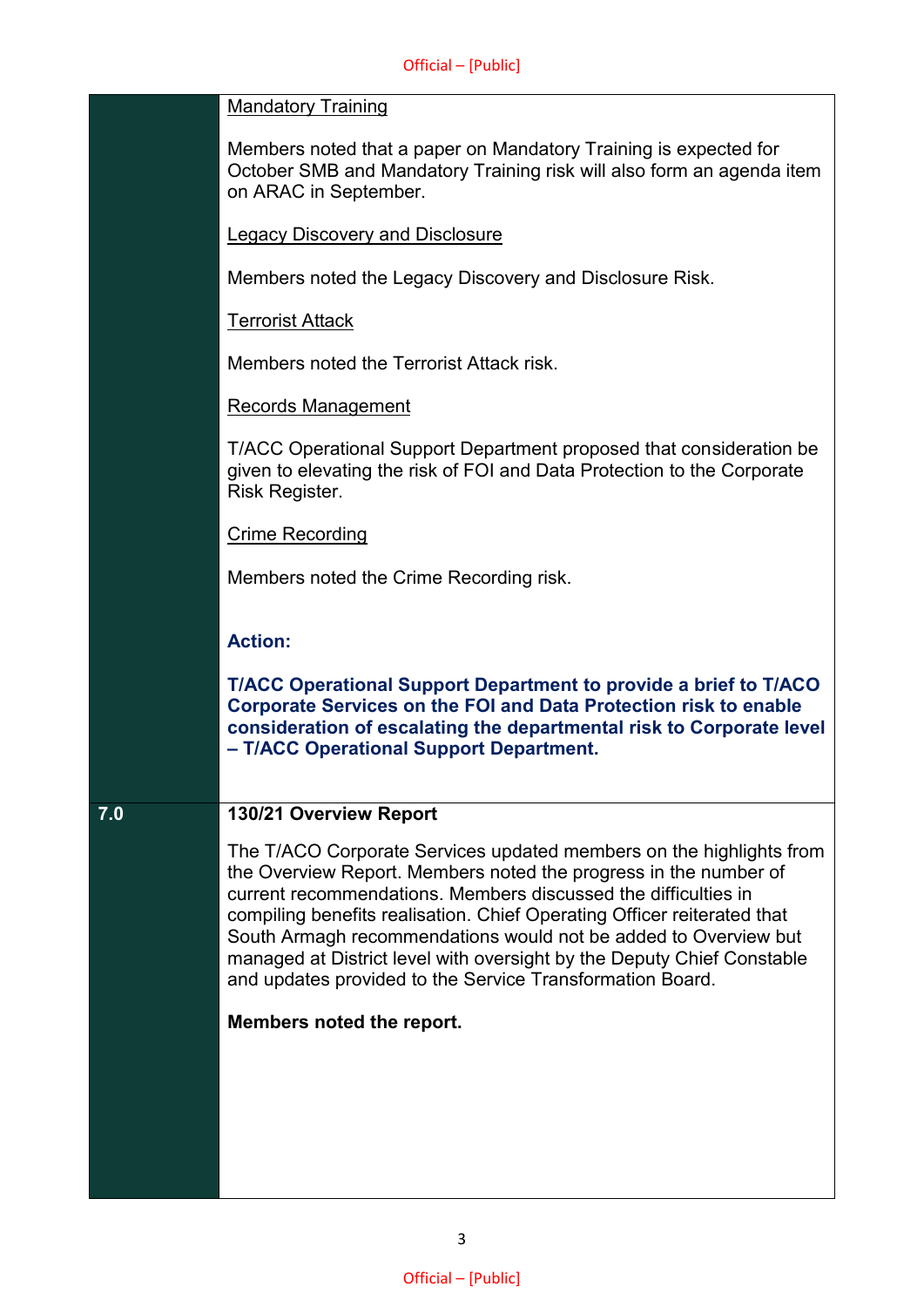| 8.0 | 131/21 Finance Report                                                                                                                                                                                                                                                                                                                                  |
|-----|--------------------------------------------------------------------------------------------------------------------------------------------------------------------------------------------------------------------------------------------------------------------------------------------------------------------------------------------------------|
|     | T/ACO Corporate Services updated members that the Year to Date<br>easement of £2m at the end of July has been eroded to less that £1m at<br>the end of August.                                                                                                                                                                                         |
|     | A Full Year Pressure of £8m is currently reported. This is due to the<br>shortfall in EU funding and the additional budget requested for<br>depreciation. Both these issues are reflected in the October Monitoring<br>bid. Members discussed progress in the business case for the Police<br>College and noted the financial risk on capital budgets. |
|     | Members noted the paper.                                                                                                                                                                                                                                                                                                                               |
| 9.0 | 132/21 Armed Policing Strategic Threat & Risk Assessment<br>(APSTRA) 2021                                                                                                                                                                                                                                                                              |
|     | T/ACC Operational Support Department updated members of the<br>purpose, aims and objectives of the APSTRA. Members discussed the<br>purpose and deployment of Long Arm weapons.                                                                                                                                                                        |
|     | <b>Decisions:</b>                                                                                                                                                                                                                                                                                                                                      |
|     | The paper was noted and accepted.                                                                                                                                                                                                                                                                                                                      |
|     | PSNI does need to maintain organisational discretion from<br>$\bullet$<br>national guidance when necessary for effective local policing<br>arrangements.                                                                                                                                                                                               |
|     | Members agreed that further work is required to ensure the<br>$\bullet$<br>safe storage and carriage of long arms in police vehicles.                                                                                                                                                                                                                  |
|     | Members agreed that work should continue to audit and<br>decrease the volume of redundant firearms stock which have<br>no forensic requirements remaining.                                                                                                                                                                                             |
|     | Members agreed with the work that has already started at the<br>$\bullet$<br>behest of the Strategic Firearms and Explosives Board to<br>develop organisational guidance and policy about the<br>issuing and carriage of long arms by patrol officers.                                                                                                 |
|     | Members agreed that the uplift of less lethal options for<br>$\bullet$<br>Authorised Firearms Officers is a separate issue.                                                                                                                                                                                                                            |
|     | <b>Action:</b>                                                                                                                                                                                                                                                                                                                                         |
|     | Update on issuing and carriage of long arms by patrol officers to<br>be provided to SMB in March 2022. - T/ACC Operational Support<br><b>Department</b>                                                                                                                                                                                                |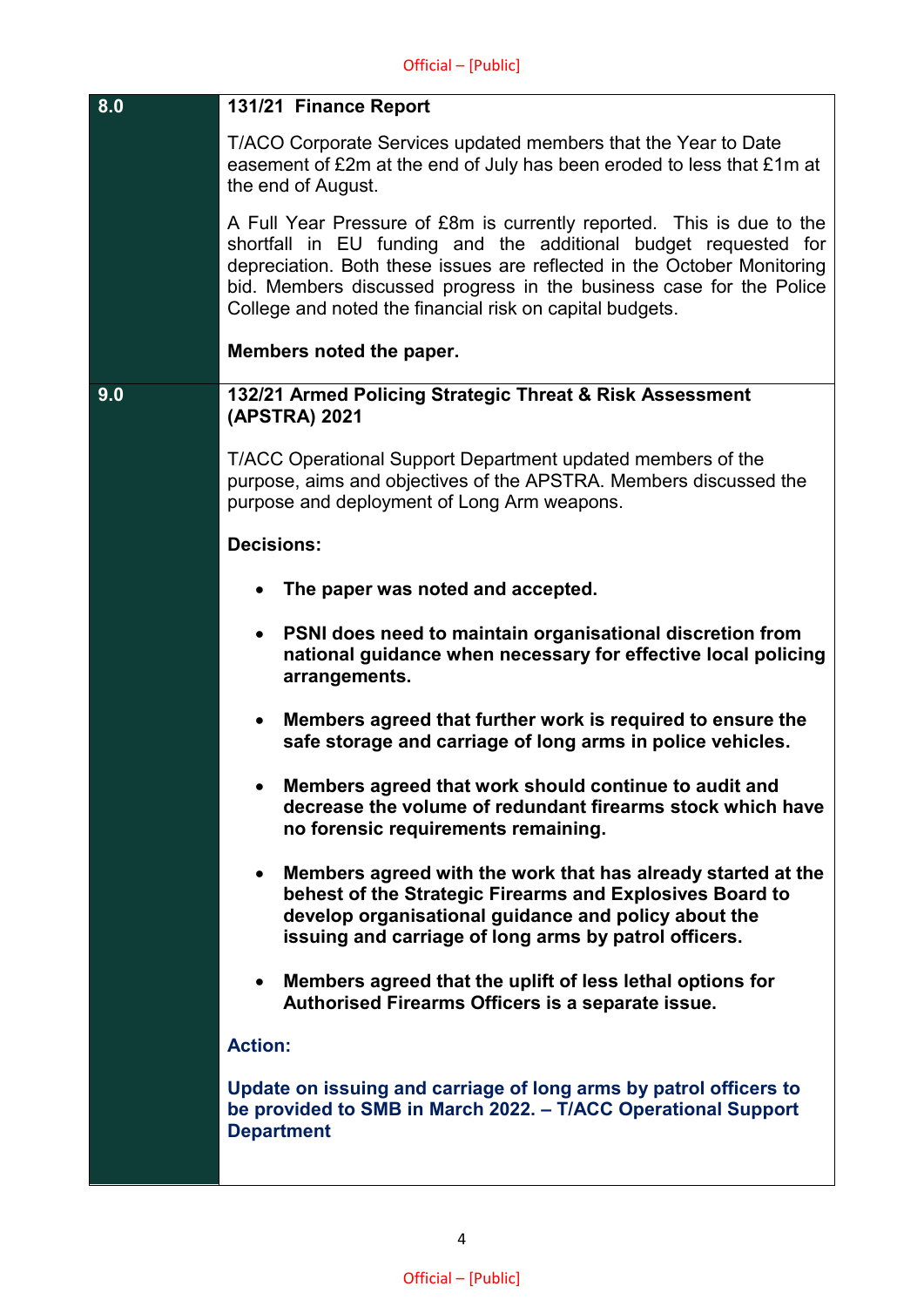|      | Members availed of a break between 11.20am - 11.30am.                                                                                                                                                                                                                                                                                                                                                                                                                                                                                                                                                                                                                                                                 |
|------|-----------------------------------------------------------------------------------------------------------------------------------------------------------------------------------------------------------------------------------------------------------------------------------------------------------------------------------------------------------------------------------------------------------------------------------------------------------------------------------------------------------------------------------------------------------------------------------------------------------------------------------------------------------------------------------------------------------------------|
|      |                                                                                                                                                                                                                                                                                                                                                                                                                                                                                                                                                                                                                                                                                                                       |
|      |                                                                                                                                                                                                                                                                                                                                                                                                                                                                                                                                                                                                                                                                                                                       |
|      |                                                                                                                                                                                                                                                                                                                                                                                                                                                                                                                                                                                                                                                                                                                       |
| 10.0 | 133/21 The Use of Spit and Bite Guards in a Post Coronavirus<br><b>Environment</b>                                                                                                                                                                                                                                                                                                                                                                                                                                                                                                                                                                                                                                    |
|      | T/ACC Operational Support Department briefed members on the options<br>paper. Members discussed the mitigations for disproportionality.<br>Members discussed the increasing number of assaults on police officers<br>and staff and the positive obligation to take reasonable steps to protect<br>them as outlined in Health and Safety legislation. They also confirmed<br>once again that the current temporary issuing of Spit and Bite Guards<br>was undertaken against the specific risk of the Covid environment and<br>that this paper was designed to address the question of issue on a<br>permanent basis. Whilst the two issues are separate the timeframe for<br>the Covid risk was unknown at this time. |
|      | <b>Decision:</b>                                                                                                                                                                                                                                                                                                                                                                                                                                                                                                                                                                                                                                                                                                      |
|      | Members noted the paper and agreed that they are currently unable<br>to reach a final decision until the following matters are given<br>further thought and clarification:                                                                                                                                                                                                                                                                                                                                                                                                                                                                                                                                            |
|      | The need for an updated and in person training package to<br>$\bullet$<br>be developed.                                                                                                                                                                                                                                                                                                                                                                                                                                                                                                                                                                                                                               |
|      | Use of other mitigations such as cell vans.<br>٠                                                                                                                                                                                                                                                                                                                                                                                                                                                                                                                                                                                                                                                                      |
|      | Compliance with current policy and guidance to<br>be<br>reinforced.                                                                                                                                                                                                                                                                                                                                                                                                                                                                                                                                                                                                                                                   |
|      | There should be a specific presumption about not using Spit<br>$\bullet$<br>and Bite Guards on a child or young person.                                                                                                                                                                                                                                                                                                                                                                                                                                                                                                                                                                                               |
|      | The paper should contain more detail about alternative<br>$\bullet$<br>protective measures and why they have been deemed less<br>effective or suitable.                                                                                                                                                                                                                                                                                                                                                                                                                                                                                                                                                               |
|      | <b>Action:</b>                                                                                                                                                                                                                                                                                                                                                                                                                                                                                                                                                                                                                                                                                                        |
|      | Members agreed to review the recommendations again once these<br>matters have been given further consideration. T/ACC OSD to<br>provide an update paper to the January SMB                                                                                                                                                                                                                                                                                                                                                                                                                                                                                                                                            |
| 11.0 | 134/21 Suspension of Criminal Justice Act (CJA) Project                                                                                                                                                                                                                                                                                                                                                                                                                                                                                                                                                                                                                                                               |
|      | T/ACC Operational Support Department updated members on the<br>recommendation that the CJA Project be suspended due to the lack of<br>clarity around a commencement date and uncertainty around the                                                                                                                                                                                                                                                                                                                                                                                                                                                                                                                   |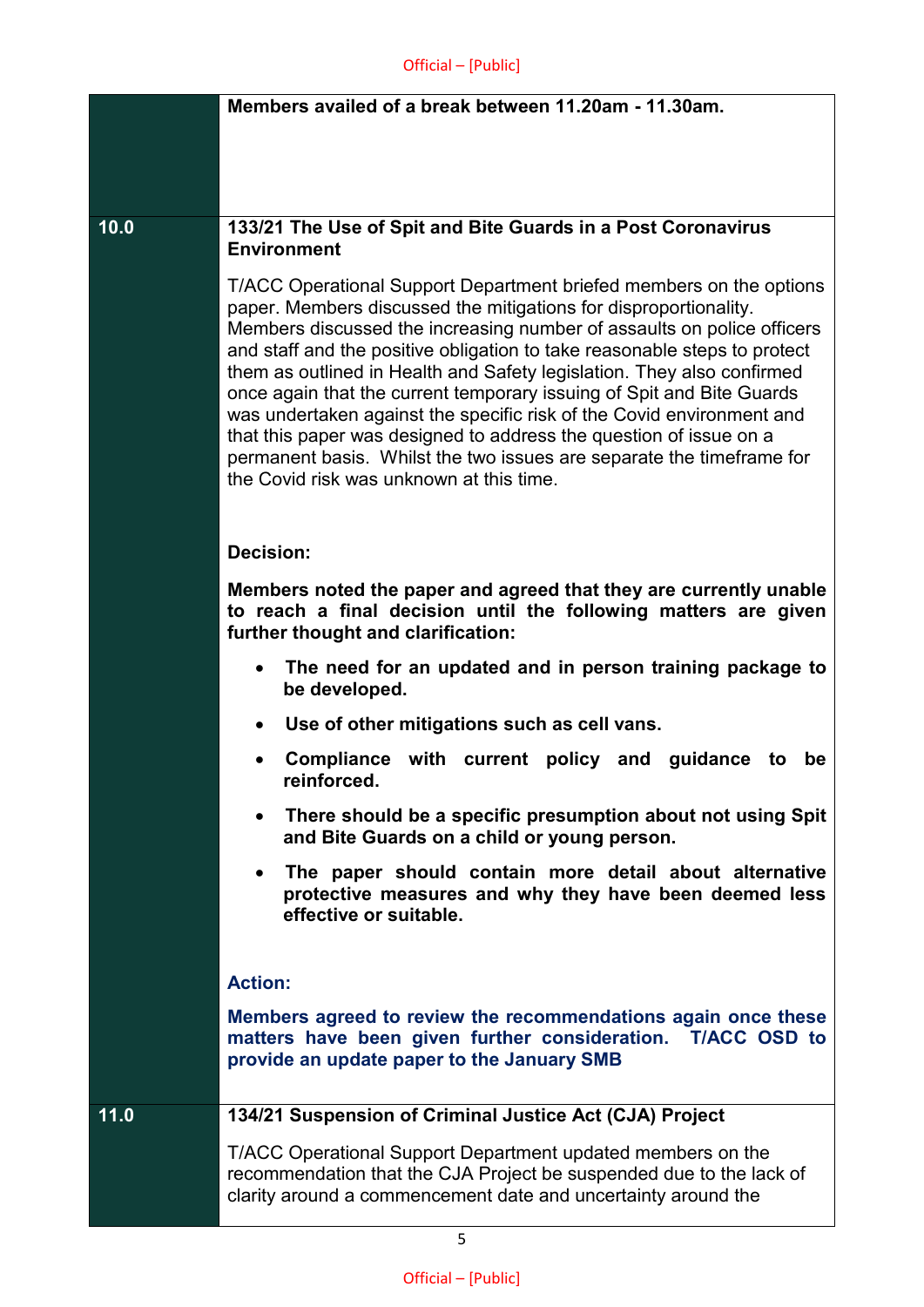|      | content of any future provisions relating to the lawful retention of<br>biometric material.                                                                                                                                                                                                                             |
|------|-------------------------------------------------------------------------------------------------------------------------------------------------------------------------------------------------------------------------------------------------------------------------------------------------------------------------|
|      | Members agreed and noted the paper.                                                                                                                                                                                                                                                                                     |
|      | <b>Action:</b>                                                                                                                                                                                                                                                                                                          |
|      | <b>T/ACC Operational Support Department to draft a letter to the</b><br><b>Justice Minster, Secretary of State, NIHRC and Policing Board</b><br>explaining the PSNI position and how we intend to proceed in light<br>of the delay in legislative commencement of CJA - T/ACC<br><b>Operational Support Department.</b> |
| 12.0 | 135/21 Any Other Business                                                                                                                                                                                                                                                                                               |
|      | Covid-19                                                                                                                                                                                                                                                                                                                |
|      | ACC District Policing updated members on the recent decisions of<br>the Executive on Covid-19 and that the Executive would soon<br>consider the status of the work from home guidance.                                                                                                                                  |
|      | <b>Decision:</b>                                                                                                                                                                                                                                                                                                        |
|      | Members agreed that the issue of hybrid in a post-covid<br>environment should sit with the People Strategy action plan<br>delivery group, 'Resourcing for the Future.'                                                                                                                                                  |
|      | <b>Action:</b>                                                                                                                                                                                                                                                                                                          |
|      | <b>T/ACO People &amp; Organisational Development to lead this work</b><br>and bring proposals to People and Culture Board - T/ACO<br><b>People &amp; Organisational Development.</b>                                                                                                                                    |
| 13.0 | 136/21 Forthcoming Papers                                                                                                                                                                                                                                                                                               |
|      | October                                                                                                                                                                                                                                                                                                                 |
|      | Fleet Strategy - COO<br>Refresh of Horizon Strategy - COO<br>$\bullet$<br><b>Mandatory Training - COO</b><br>٠<br>Neighbourhood Policing (arising from SET away day) - ACC DPC                                                                                                                                          |
|      | November                                                                                                                                                                                                                                                                                                                |
|      | • Violence Against Women and Girls Strategy – ACC CSD<br>Serious and Organised Crime Strategy - ACC Crime<br>Service Policy Review Process - ACC OSD                                                                                                                                                                    |

6